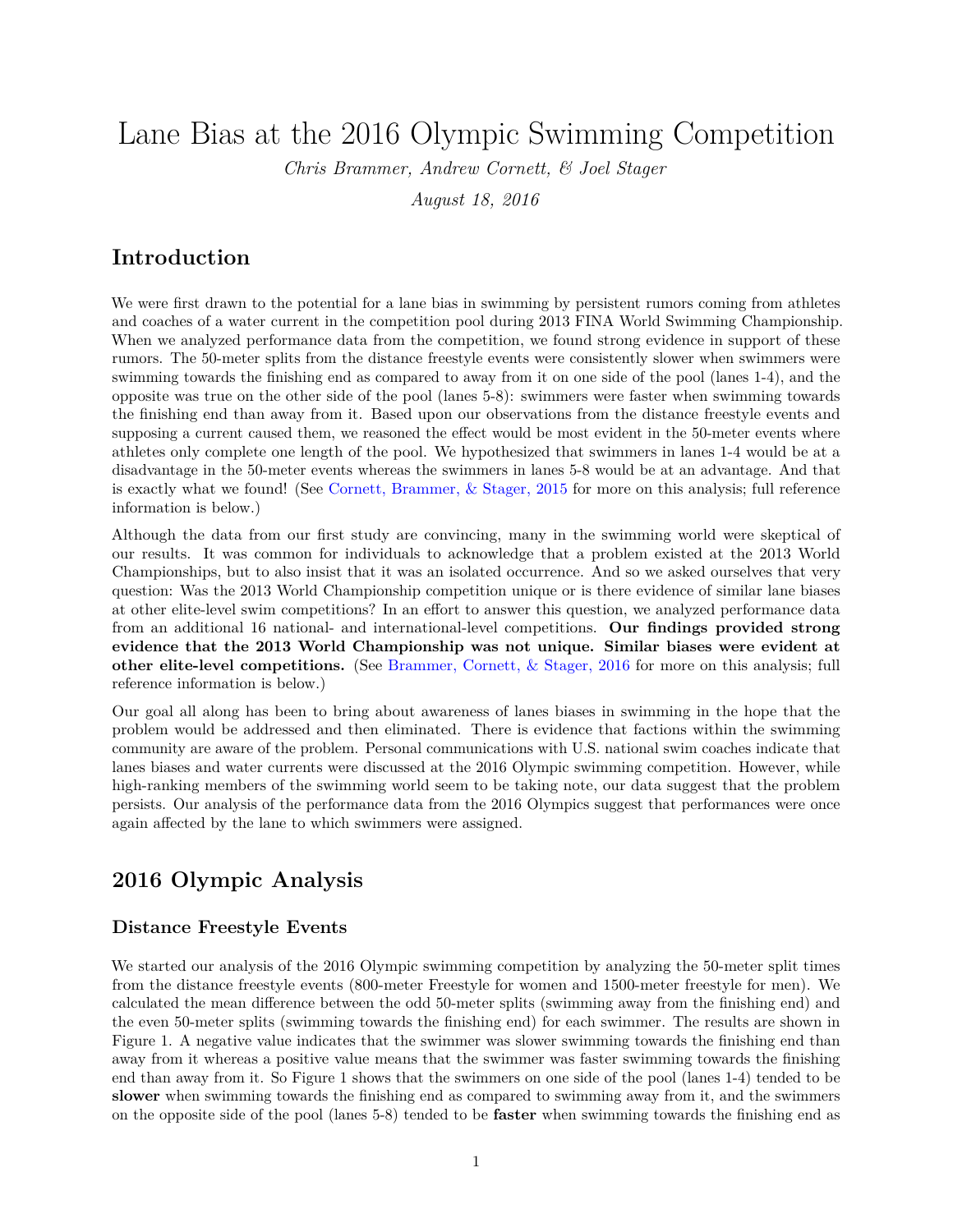compared to swimming away from it. And importantly, the effect seems to be the strongest in the outermost lanes. This is an unexpected result as it is typical for swimmers to repeat laps with very little variance. It is critical to note that our analysis of the distance freestyle events was focused on 50-meter splits, not actual race outcomes.

Whether or not race outcomes were influenced is a more difficult question to address. Our logic is that if race outcomes were affected, it will be most evident in the 50-meter events. In all events other than the 50-meter events, the athletes complete an even number of lengths of the pool. As a result, any advantage a swimmer gets when swimming in one direction is partially offset by a disadvantage when swimming in the opposite direction. The 50-meter events, though, are only a single length of the pool, so any advantage or disadvantage would not be simply offset on subsequent lengths.

#### **50-meter Freestyle Events**

The next step is analytically a bit more complicated. We started our analysis of the men's and women's 50-meter freestyle by calculating the change in performance from the preliminary round to the semifinals for all swimmers that qualified for the semifinals. And similarly, we calculated the change in performance from the semifinals to the finals for all swimmer that qualified for the finals. We then formed groups based on swimmers' lane assignments for the preliminary and semifinal swims or for the semifinals and finals swims. If a swimmer competed in lanes 1-4 for both the preliminaries and semifinals or for both the semifinals and finals, then the performances were assigned to the LL (or low-low) lane group. Similarly, if both swims took place in lanes 5-8, then the performances were assigned to the HH (or high-high) lane group. We were most interested in the performances where the swimmer moved from one side of the pool to the other side of the pool. If the swimmer was in lanes 1-4 for the first swim and lanes 5-8 for the second swim, the performances were assigned to the LH (or low-high) lane group. Conversely, if the swimmer was in lanes 5-8 for the first swim and lanes 1-4 for the second swim, the performances were assigned to the HL (or high-low) lane group.

The percent change in performance from one round to the next for each lane group is displayed in Figure 2. We can make a few important observations from this figure. First, the LL and HH lane groups got faster with advancing round. This was not a surprise. We have analyzed performance data from many elite-level swim competitions, and we have consistently found that swimmers in the 50-meter events tend to get faster with advancing round. **What is very uncommon is to find a group that performs worse in the 50-meter events when advancing from the prelims to the semifinals or from the semifinal to the finals. And that is exactly what happened with the HL group at the 2016 Olympics!** Of the 16 athletes that were in HL group, 14 got slower. The LH group, on the other hand, clearly got faster with advancing round. Of the 10 athletes that were in the LH group, 7 got faster.

Whether or not swimmers in the LH group improved more with advancing round than the LL and HH groups is difficult to say, but looking at the individual data from the 50-meter freestyle events can help us to understand the overlap in these groups (See Figures 3 and 4 below). First, recall from Figure 1 that the lane bias seemed to be strongest in the outer lanes (1-3 and 6-8) and minimal in the middle lanes (4-5), if it existed at all. With this in mind, we can re-form our LH and HL groups by excluding lanes 4 and 5. There were four cases in which a swimmer competed in the prelims or semifinals in lanes 1-3 and then competed in one of lanes 6-8 for semifinals or finals. These four swimmers were 0.94% **faster** from the first swim to the second. Similarly, there were eight cases in which a swimmer competed in the prelims or semifinals in lanes 6-8 and then competed in one of lanes 1-3 for the semifinals or finals. These eight swimmers were 0.94% **slower** from the first swim to the second. Finally, there were 11 instances in which swimmers competed in one of lanes 1-3 or lanes 6-8 for both their first swim and second swim. As a group, these swimmers improved their performance by an average of 0.5%, which coincided with what was expected by 50-meter swimmers at elite-level competitions.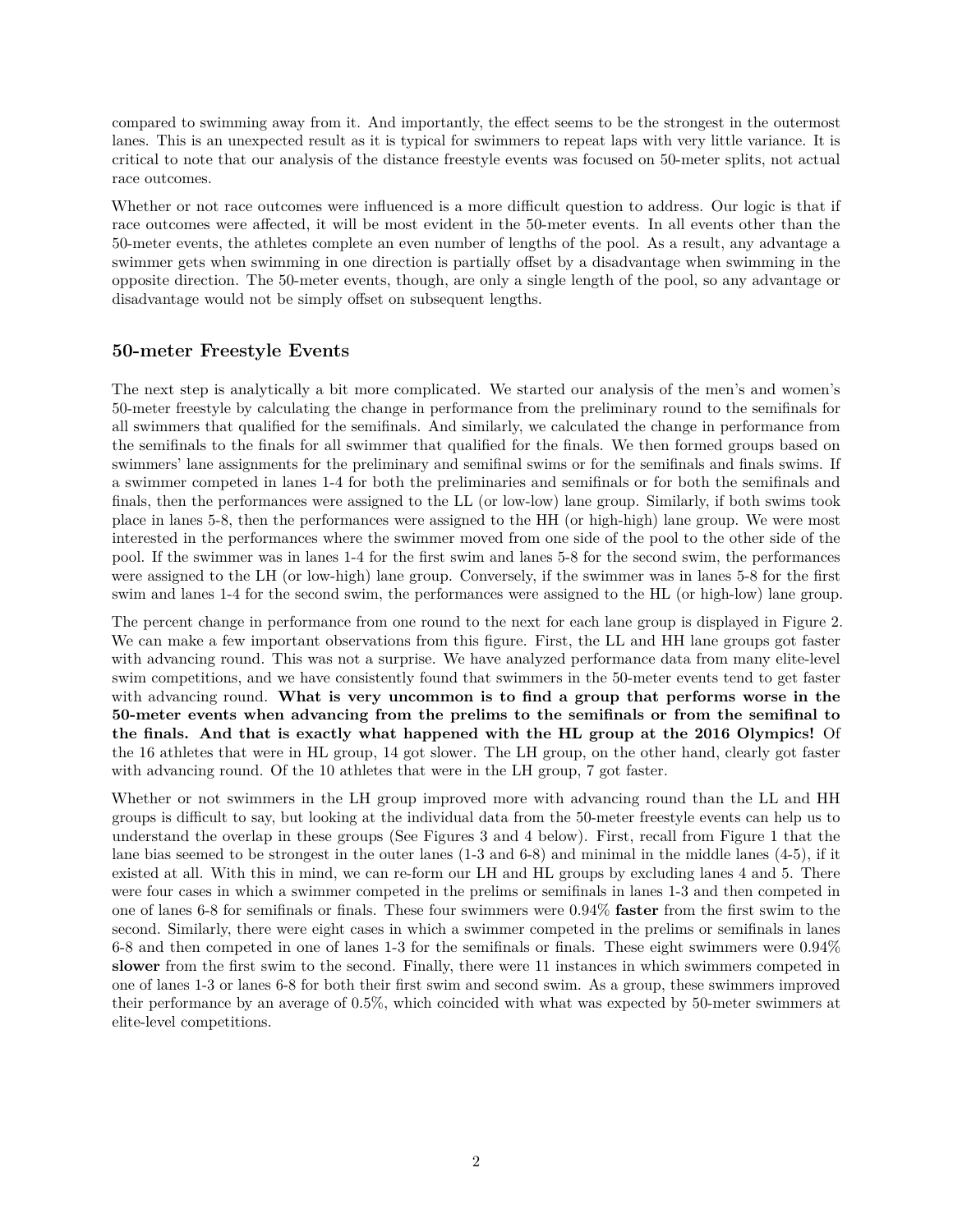### **Conclusion**

Taken together, this report on the 2016 Olympic swimming competition and our previous analyses (Cornett, Brammer, & Stager, 2015; Brammer, Cornett, & Stager, 2016) provide compelling evidence that **lane biases can and do occur in elite-level swim competitions.** Since we did not measure the physical properties of the swimming pools in any of these cases, we cannot say for sure if the lane biases were caused by water currents or other factors. What we can say, however, is that **our results have been consistent with water currents in the competition pools.** There is no other plausible explanation. While there isn't much that can be done about past competitions, there certainly is much that can be done for future ones. We hope that FINA, the entity responsible for ensuring fairness and equal opportunity for success, will carefully consider this evidence and move towards rules and regulations that might keep similar lane biases from occurring at future competitions. Most importantly, some procedure is needed to confirm that all sanctioned meets are free from external influences that unfairly hinder or assist race outcomes.

# **References**

Brammer, C. L., Cornett, A. C. & Stager, J. M. (2016). Lane bias in elite-level swim competitions. *Journal of Sport Science*, in press.

Cornett, A. C., Brammer, C., L., & Stager, J. M. (2015). Current controversy: Analysis of the 2013 FINA World Swimming Championships. *Medicine and Science in Sports and Exercise*, 47(3), 649-654.

# **Figures**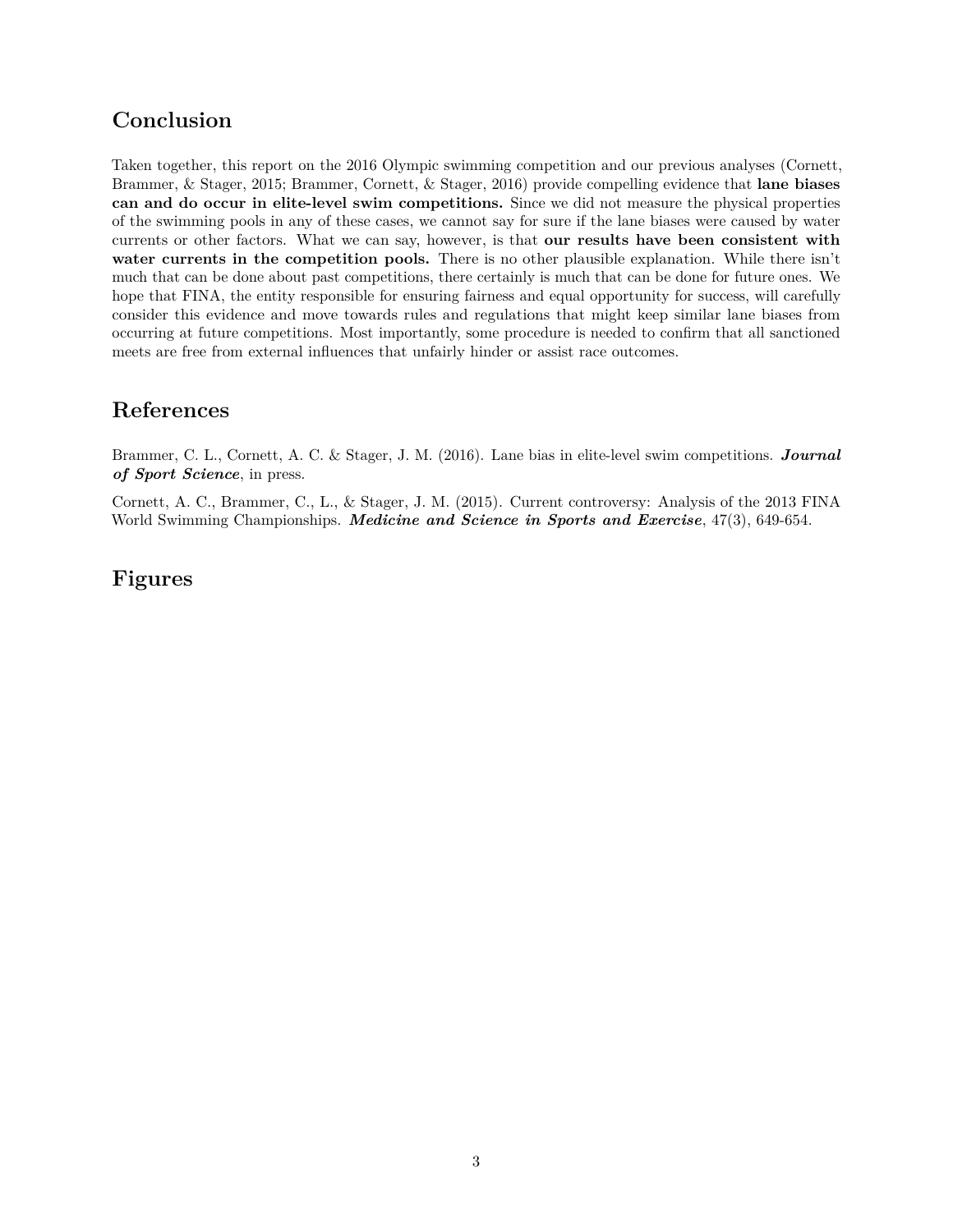

Figure 1: The mean difference between the odd 50-meter splits and the even 50-meter splits from the distance freestyle events at the 2016 Rio Olympic Games. Each data point represents the mean difference for a given swimmer. Negative values mean the swimmer was consistently slower when swimming toward the finish end of the pool (even lengths).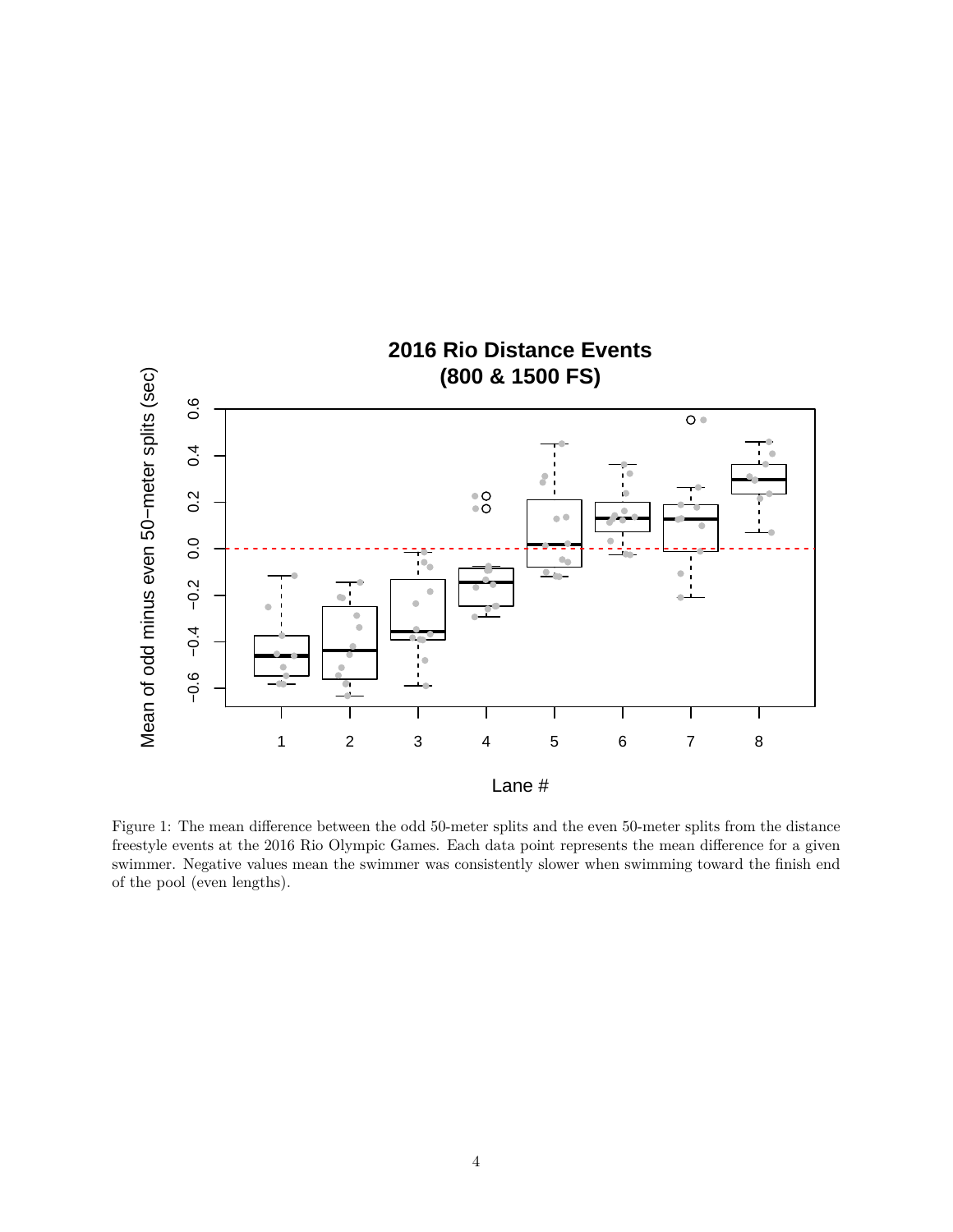## **2016 Olympic Games**



Figure 2: The percent change in 50-meter performance from preliminaries to semifinals or from semifinals to finals for four lane change scenarios, which represent the lane assignments for the pair of swims, at the 2016 Rio Olympic Games. Swimmers that competed in lanes 1-4 or 5-8 for both swims were assigned to LL  $(n=8)$  and HH  $(n=14)$ , respectively; swimmers that competed in lanes 1-4 for their first swim and lanes 5-8 for their second swim were assigned to LH (n=10); and swimmers that competed in lanes 5-8 for their first swim and lanes 1-4 for their second swim were assigned to HL  $(n=16)$ . Positive values mean that the swimmers got faster from prelims to semifinals or from semifinals to finals. Negative values mean that the swimmers got slower. Swimmers grouped in the HL scenario got slower as they progressed through the stages of the competition by about 0.5%, which was a significantly worse result than the other groups. The only other occasion where a scenario showed a significant decline in performance occurred at the 2013 World Championships.